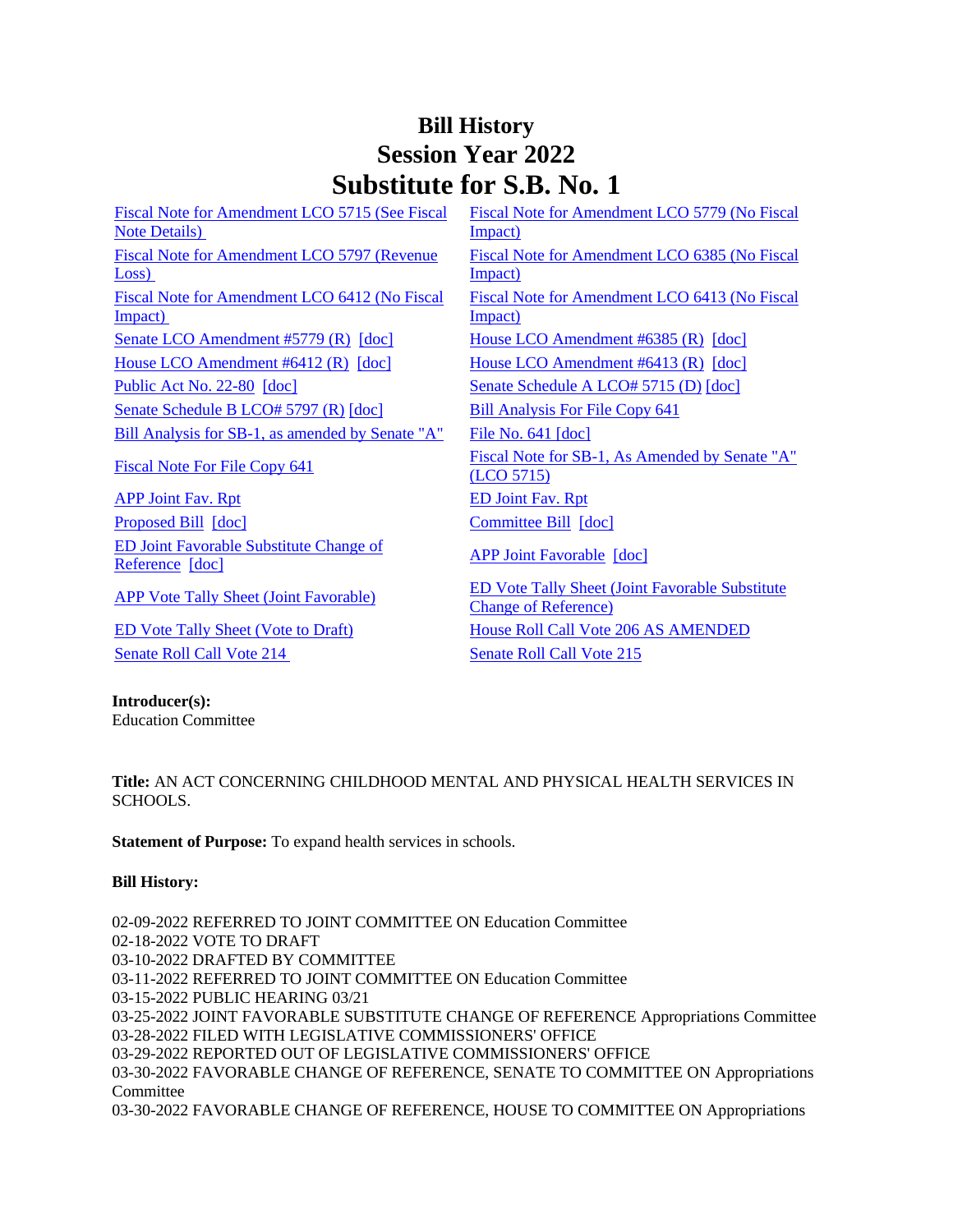Committee 04-07-2022 JOINT FAVORABLE 04-08-2022 FILED WITH LEGISLATIVE COMMISSIONERS' OFFICE 04-19-2022 REFERRED TO OFFICE OF LEGISLATIVE RESEARCH AND OFFICE OF FISCAL ANALYSIS 04/25/22-5:00 PM 04-26-2022 REPORTED OUT OF LEGISLATIVE COMMISSIONERS' OFFICE 04-26-2022 FAVORABLE REPORT, TABLED FOR THE CALENDAR, SENATE 04-26-2022 SENATE CALENDAR NUMBER 456 04-26-2022 FILE NUMBER 641 04-28-2022 SENATE ADOPTED SENATE AMENDMENT SCHEDULE A:LCO-5715 04-28-2022 SENATE REJECTED SENATE AMENDMENT SCHEDULE B:LCO-5797 04-28-2022 SENATE PASSED AS AMENDED BY SENATE AMENDMENT SCHEDULE A 04-28-2022 RULES SUSPENDED, TRANSMITTED TO THE HOUSE 04-28-2022 FAVORABLE REPORT, TABLED FOR THE CALENDAR, HOUSE 04-28-2022 HOUSE CALENDAR NUMBER 498 05-03-2022 HOUSE ADOPTED SENATE AMENDMENT SCHEDULE A 05-03-2022 HOUSE PASSED AS AMENDED BY SENATE AMENDMENT SCHEDULE A 05-03-2022 IN CONCURRENCE 05-13-2022 PUBLIC ACT 22-80 05-17-2022 TRANSMITTED TO THE SECRETARY OF STATE 05-17-2022 TRANSMITTED BY SECRETARY OF THE STATE TO GOVERNOR 05-24-2022 SIGNED BY THE GOVERNOR

## **Co-sponsor(s):**

Sen. Martin M. Looney, 11th Dist. Sen. Bob Duff, 25th Dist. Sen. Saud Anwar, 3rd Dist. Sen. Jorge Cabrera, 17th Dist. Sen. Steve Cassano, 4th Dist. Sen. Christine Cohen, 12th Dist. Sen. Mary Daugherty Abrams, 13th Dist. Sen. Mae Flexer, 29th Dist. Sen. John W. Fonfara, 1st Dist. Sen. Will Haskell, 26th Dist. Sen. Julie Kushner, 24th Dist. Sen. Matthew L. Lesser, 9th Dist. Sen. Rick Lopes, 6th Dist. Sen. Douglas McCrory, 2nd Dist. Sen. Patricia Billie Miller, 27th Dist. Sen. Marilyn V. Moore, 22nd Dist. Sen. Derek Slap, 5th Dist. Sen. Gary A. Winfield, 10th Dist. Rep. Michael A. Winkler, 56th Dist. Rep. David Michel, 146th Dist. Rep. Stephanie Thomas, 143rd Dist. Rep. Amy Morrin Bello, 28th Dist. Rep. Anthony L. Nolan, 39th Dist. Rep. Gary A. Turco, 27th Dist. Rep. Julio A. Concepcion, 4th Dist. Sen. Dennis A. Bradley, 23rd Dist. Rep. Quentin Williams, 100th Dist. Rep. Geraldo C. Reyes, 75th Dist. Rep. Frank Smith, 118th Dist. Rep. John K. Hampton, 16th Dist. Rep. Jillian Gilchrest, 18th Dist. Rep. Henry J. Genga, 10th Dist. Rep. Maryam Khan, 5th Dist. Rep. Brian T. Smith, 48th Dist. Rep. Hubert D. Delany, 144th Dist. Rep. Kenneth M Gucker, 138th Dist. Sen. Tony Hwang, 28th Dist. Rep. Travis Simms, 140th Dist. Rep. Robert Sanchez, 25th Dist. Sen. Joan V. Hartley, 15th Dist. Rep. Matthew Ritter, 1st Dist. Rep. Patricia A. Dillon, 92nd Dist. Rep. Bob Godfrey, 110th Dist. Rep. Juan R. Candelaria, 95th Dist.